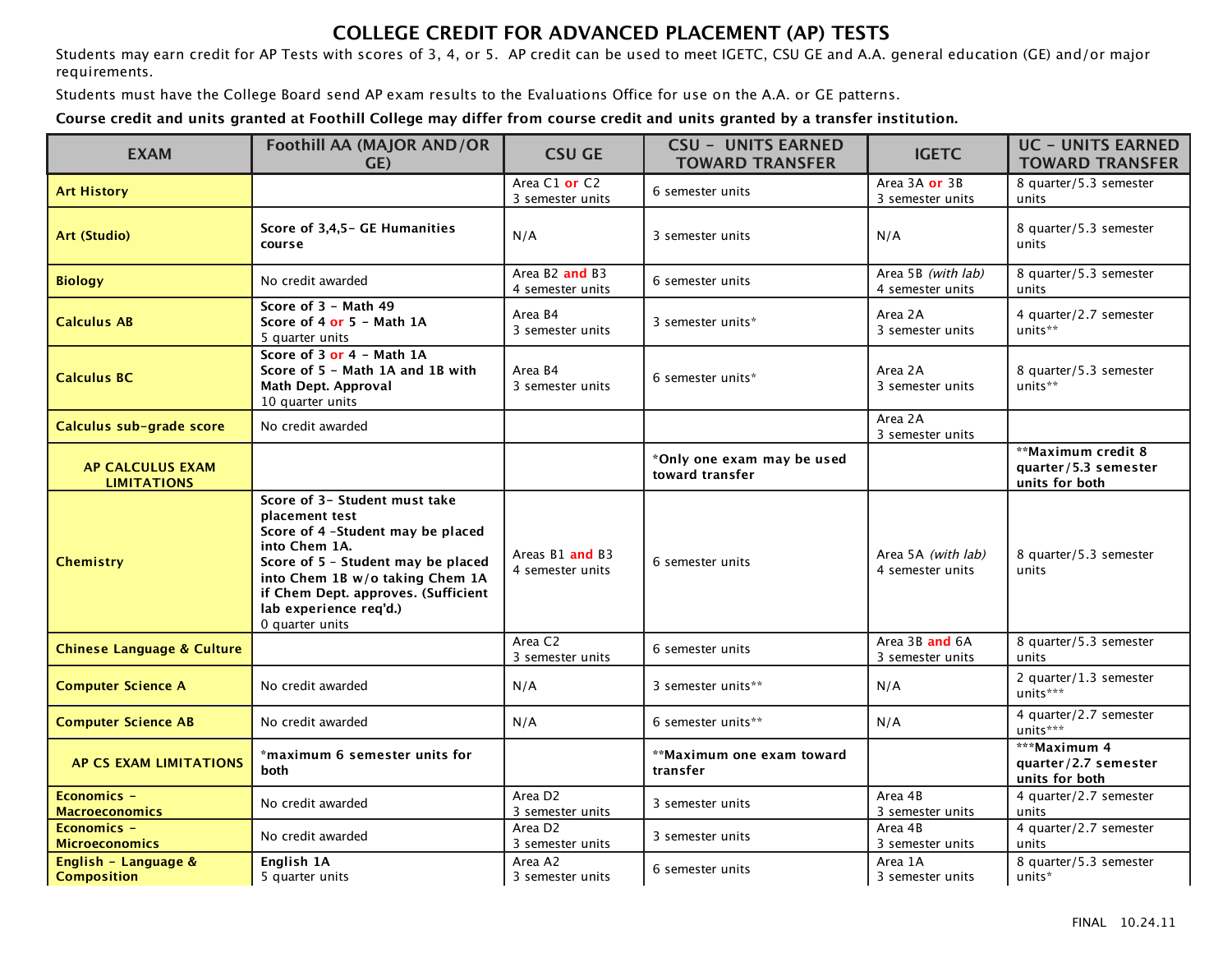| English - Literature &                                   | English 1A                                                         | Area A2 and C2                                                                                                                  | 6 semester units                                          | Area 1A or 3B                          | 8 quarter units/5.3                                |
|----------------------------------------------------------|--------------------------------------------------------------------|---------------------------------------------------------------------------------------------------------------------------------|-----------------------------------------------------------|----------------------------------------|----------------------------------------------------|
| <b>Composition</b>                                       | 5 quarter units                                                    | 6 semester units                                                                                                                |                                                           | 3 semester units                       | semester units*                                    |
| <b>AP ENGLISH EXAM</b><br><b>LIMITATIONS</b>             |                                                                    |                                                                                                                                 |                                                           |                                        | *8 quarter/5.3 semester<br>units maximum for both  |
| <b>Environmental Science</b>                             | No credit awarded                                                  | Area B2 and B3 (if<br>taken prior to Fall<br>2009)<br>or<br>Area B1 and B3<br>(regardless of when<br>taken)<br>4 semester units | 4 semester units                                          | Area 5A (with lab)<br>3 semester units | 4 quarter/2.7 semester<br>units                    |
| <b>EXAM</b>                                              | <b>Foothill AA (MAJOR AND/OR</b><br>GE)                            | <b>CSU GE</b>                                                                                                                   | <b>CSU - UNITS EARNED</b><br><b>TOWARD TRANSFER</b>       | <b>IGETC</b>                           | <b>UC - UNITS EARNED</b><br><b>TOWARD TRANSFER</b> |
| <b>French Language</b>                                   | Score of 3 or 4 - Fren 4<br>Score of 5 - Fren 5<br>5 quarter units | Area C <sub>2</sub><br>3 semester units                                                                                         | 6 semester units                                          | Area 3B and 6A<br>3 semester units     | 8 quarter/5.3 semester<br>units                    |
| <b>French Literature</b>                                 | Score of 3 or 4 - Fren 4<br>Score of 5 - Fren 5<br>5 quarter units | Area C2 (if taken<br>prior to Fall 2009)<br>3 semester units                                                                    | 6 semester units                                          | Area 3B and 6A<br>3 semester units     | 8 quarter/5.3 semester<br>units                    |
| <b>German Language</b>                                   | Score of 3 or 4 -Germ 4<br>Score of 5 - Germ 5<br>5 quarter units  | Area C <sub>2</sub><br>3 semester units                                                                                         | 6 semester units                                          | Area 3B and 6A<br>3 semester units     | 8 quarter/5.3 semester<br>units                    |
| <b>Government &amp; Politics -</b><br><b>Comparative</b> | No credit awarded                                                  | Area D8<br>3 semester units                                                                                                     | 3 semester units                                          | Area 4H<br>3 semester units            | 4 quarter/2.7 semester<br>units                    |
| <b>Government and Politics -</b><br><b>U.S.</b>          | No credit awarded                                                  | Area D8 and US 2*<br>3 semester units                                                                                           | 3 semester units                                          | Area 4H<br>3 semester units            | 4 quarter/2.7 semester<br>units                    |
| History - European                                       | <b>History 4A</b><br>4 quarter units                               | Area C <sub>2</sub> or D <sub>6</sub><br>3 semester units                                                                       | 6 semester units                                          | Area 3B or 4F<br>3 semester units      | 8 quarter/5.3 semester<br>units                    |
| History - U.S.                                           | History 17A<br>4 quarter units                                     | Area C2 or D6 and<br>US $1**$<br>3 semester units                                                                               | 6 semester units                                          | Area 3B or 4F<br>3 semester units      | 8 quarter/5.3 semester<br>units                    |
| History - World                                          | No credit awarded                                                  | Area C <sub>2</sub> or D <sub>6</sub><br>3 semester units                                                                       | 6 semester units                                          | Area 3B or 4F<br>3 semester units      | 8 quarter/5.3 semester<br>units                    |
|                                                          |                                                                    | *Does not fulfill<br><b>AHI California</b><br>Government<br>requirement                                                         | Student can satisfy the AHI<br>requirement after transfer |                                        |                                                    |
| <b>Human Geography</b>                                   | Score of 4 or 5 - Geog 2<br>4 quarter units                        | Area D5<br>3 semester units                                                                                                     | 3 semester units                                          | Area 4E<br>3 semester units            | 4 quarter/2.7 semester<br>units                    |
| <b>Italian Language &amp; Culture</b>                    | No credit awarded                                                  | Area C <sub>2</sub><br>3 semester units<br>(if taken prior to Fall<br>10)                                                       | 6 semester units                                          | Area 3B and 6A<br>3 semester units     | 8 quarter/5.3 semester<br>units                    |
| Japanese Language &<br><b>Culture</b>                    | No credit awarded                                                  | Area C <sub>2</sub><br>3 semester units                                                                                         | 6 semester units                                          | Area 3B and 6A<br>3 semester units     | 8 quarter/5.3 semester<br>units                    |
| Latin - Vergil                                           | No credit awarded                                                  | Area C <sub>2</sub><br>3 semester units                                                                                         | 3 semester units                                          | Area 3B and 6A<br>3 semester units     | 4 quarter/2.7 semester<br>units                    |
| Latin - Literature                                       | No credit awarded                                                  | Area C2 (if taken<br>prior to Fall 2009)                                                                                        | 6 semester units                                          | Area 3B and 6A<br>3 semester units     | 4 quarter/2.7 semester<br>units                    |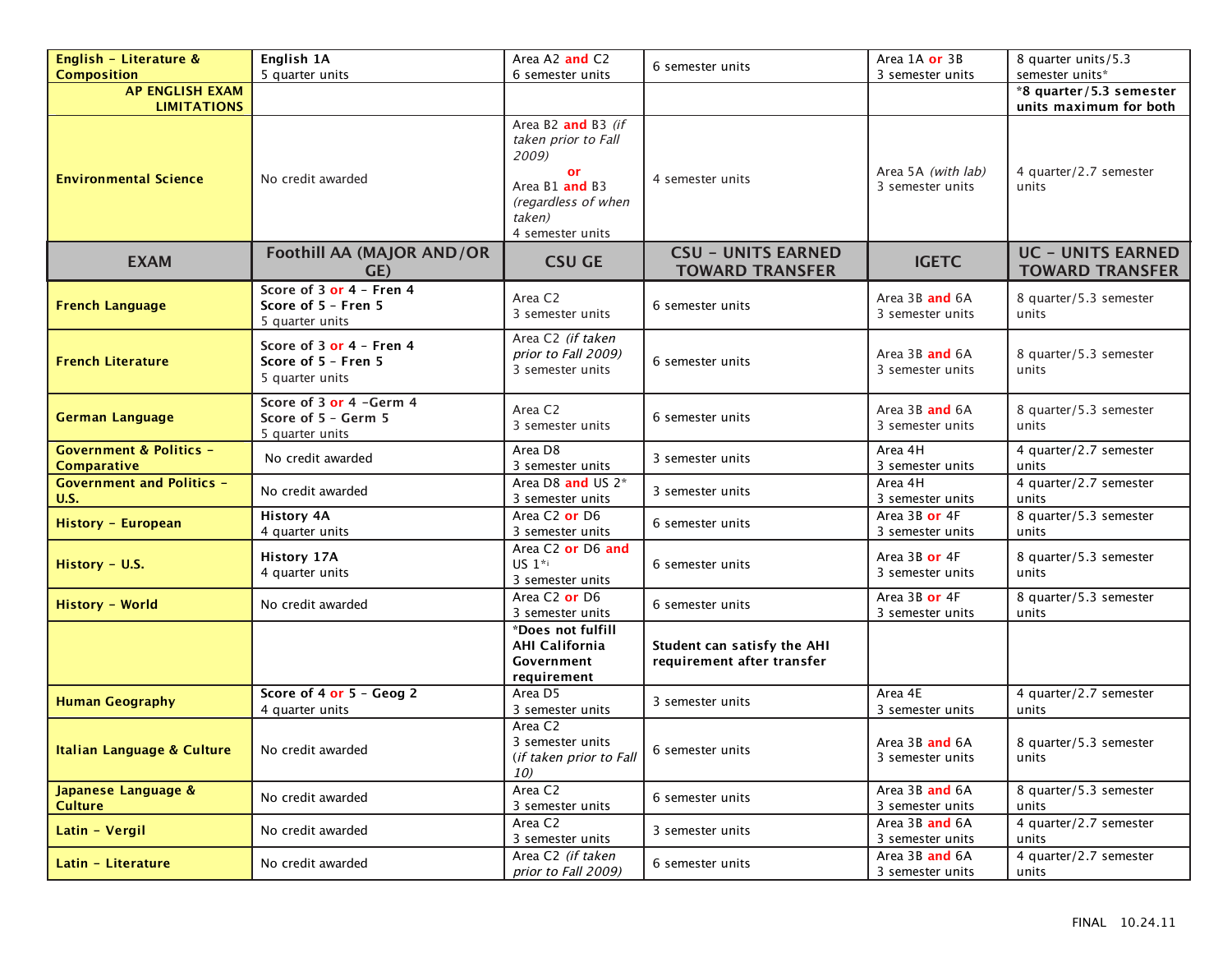|                                              |                                                                                                                                                                            | 3 semester units                                             |                                                                                |                                        |                                                       |
|----------------------------------------------|----------------------------------------------------------------------------------------------------------------------------------------------------------------------------|--------------------------------------------------------------|--------------------------------------------------------------------------------|----------------------------------------|-------------------------------------------------------|
| <b>Music Theory</b>                          | Score of 3 or 4 - Mus 3A<br>Score of 5 - Mus 3B<br>4 quarter units                                                                                                         | Area C1 (if taken<br>prior to Fall 2009)<br>3 semester units | 6 semester units                                                               | N/A                                    | 8 quarter/5.3 semester<br>units                       |
| <b>Physics B</b>                             | Score of 3 or 4 -Phys 6 (proof of<br>lab)<br>5 quarter units<br>Score of $5$ - Phys 2A and 2B $w/$<br>Physics Dept Approval (proof of<br>lab)<br>10 quarter units          | B <sub>1</sub> and B <sub>3</sub><br>4 semester units*       | 6 semester units*                                                              | Area 5A (with lab)<br>4 semester units | 8 quarter/5.3 semester<br>units**                     |
| <b>Physics C - Mechanics</b>                 | Score of 3 or 4 -Phys 2A w/Physics<br>Dept approval (proof of lab)<br>5 quarter units<br>Score of 5 - Phys 4A w/Physics<br>Dept approval (proof of lab)<br>6 quarter units | Area B1 and B3<br>4 semester units*                          | 4 semester units*                                                              | Area 5A (with lab)<br>3 semester units | 4 quarter/2.7 semester<br>units**                     |
| <b>Physics C - Magnetism</b>                 | Score of 3 or 4 -Phys 2A w/Physics<br>Dept approval (proof of lab)<br>5 quarter units<br>Score of 5 - Phys 4A w/Physics<br>Dept approval (proof of lab)<br>6 quarter units | Area B1 and B3<br>4 semester units*                          | 4 semester units*                                                              | Area 5A (with lab)<br>3 semester units | 4 quarter/2.7 semester<br>units**                     |
| <b>EXAM</b>                                  | <b>Foothill AA (MAJOR AND/OR</b><br>GE)                                                                                                                                    | <b>CSU GE</b>                                                | <b>CSU - UNITS EARNED</b><br><b>TOWARD TRANSFER</b>                            | <b>IGETC</b>                           | <b>UC - UNITS EARNED</b><br><b>TOWARD TRANSFER</b>    |
| <b>AP PHYSICS EXAM</b><br><b>LIMITATIONS</b> |                                                                                                                                                                            |                                                              | *Maximum 4 semester units<br>toward GE and 6 semester<br>units toward transfer |                                        | **Maximum 8<br>quarter/5.3 semester<br>units for both |
| <b>Psychology</b>                            | Score of 5 - Psych 1<br>5 quarter units                                                                                                                                    | Area D9<br>3 semester units                                  | 3 semester units                                                               | Area 41<br>3 semester units            | 4 quarter/2.7 semester<br>units                       |
| <b>Spanish Language</b>                      | Score 3 or 4 -Span 4<br>Score 5 - Span 5<br>5 quarter units                                                                                                                | Area C <sub>2</sub><br>3 semester units                      | 6 semester units                                                               | Area 3B and 6A<br>3 semester units     | 8 quarter/5.3 semester<br>units                       |
| <b>Spanish Literature</b>                    | Score 3 or 4 -Span 4<br>Score 5 - Span 5<br>5 quarter units                                                                                                                | Area C <sub>2</sub><br>3 semester units                      | 6 semester units                                                               | Area 3B and 6A<br>3 semester units     | 8 quarter/5.3 semester<br>units                       |
| <b>Statistics</b>                            | Score 3 or 4 or 5 - Math 10<br>5 quarter units                                                                                                                             | Area B4<br>3 semester units                                  | 3 semester units                                                               | Area 2<br>3 semester units             | 4 quarter/2.7 semester<br>units                       |

**AA:** Students should be aware that if an AP test credit is evaluated to an equivalent **Foothill** course, e.g. History 4A. A student who receives AP credit and then takes the equivalent Foothill course will have the unit credit for such duplication deducted prior to being awarded the A.A. degree. Credit by Advanced Placement exam is noted and listed first on a student's transcript, with units assigned and no grade.

**CSU GE:** The Advanced Placement examinations may be incorporated into the certification of CSU General Education-Breath requirements by any certifying institution. All CSU campuses will accept the minimum units shown and apply them toward fulfillment of the designated General Education-Breath area if the examination is included as part of a full or subject-area certification. Please note that individual CSU campuses may choose to grant more units than those specified toward completion of General Education-Breath requirements.

**IGETC:** AP exams must be used in area indicated regardless of where the certifying CCC's discipline is located.

 $1$  Updated 5/24/10- subgrade score.

Files/FH polices 2/advanceplacement/fh ap\_chart final